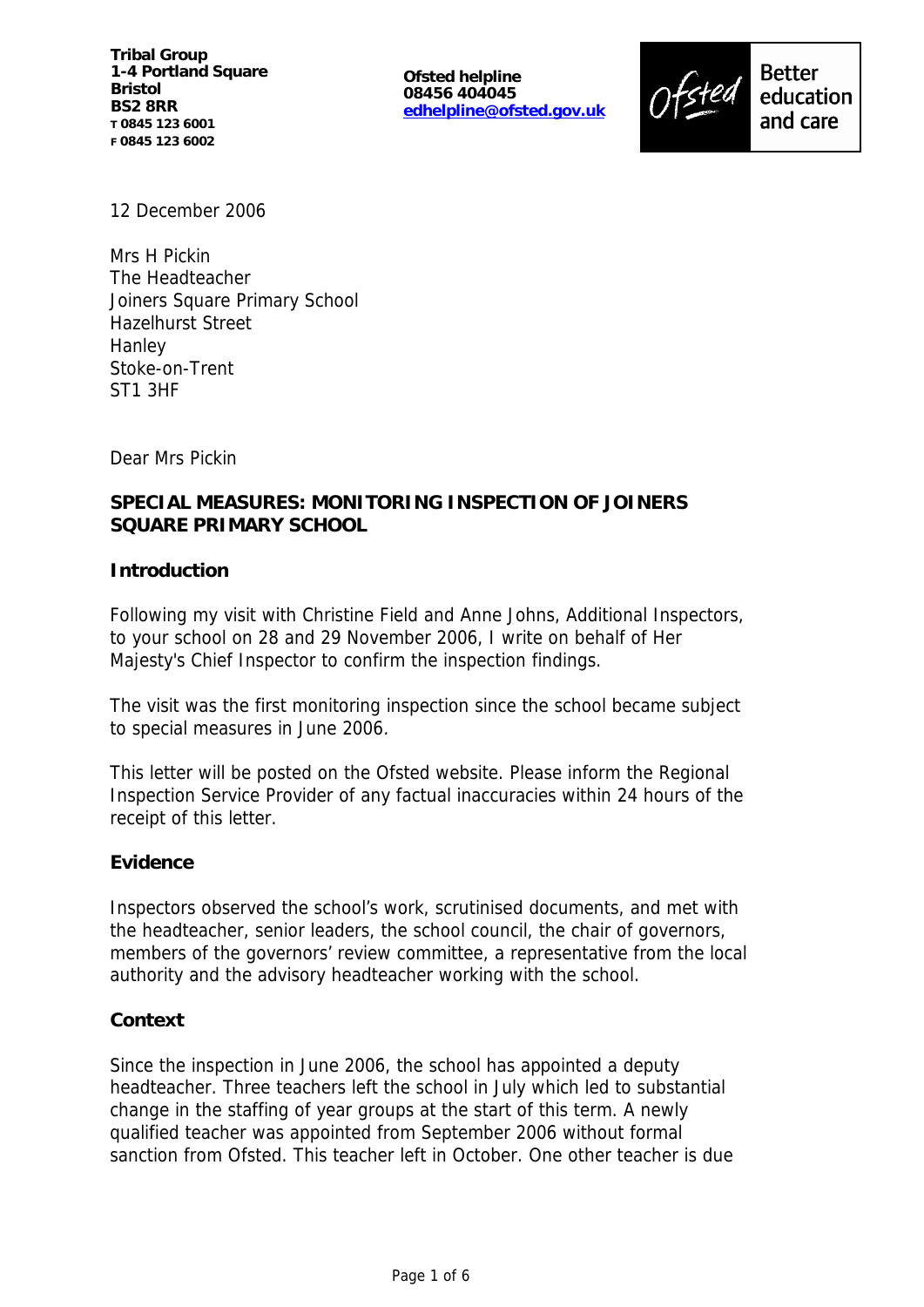

to leave at the end of the current term. The school will start the spring term 2007 in its new premises.

**Achievement and standards**

The trend in the improvement of achievement and standards has been inconsistent and is inadequate overall. Achievement has been improved satisfactorily in the two Foundation Stage classes and the children clearly enjoy their learning and work well. From the evidence of lesson observations and the school's profile data, it is evident that this term the children are making good progress in all six areas of learning, although standards remain below average.

There has been satisfactory improvement of achievement in Key Stage 1. In Year 1, the improvement has been satisfactory and the teacher, who joined the school at October half term, has settled the class following the unsatisfactory start they had with the newly qualified teacher in September. Pupils in Year 2 are making increased progress due to the improved quality of teaching since the start of this term. Lesson observations show there is much improved attention to the match of work to the different abilities and needs in the class. The Key Stage 1 results at the end of last school year were higher in reading and mathematics than in 2005, although they were below average. There was still a significant weakness in writing, where standards were much too low. At present, this is a continuing weakness.

Improvement to achievement in Key Stage 2 has been inadequate. Since September, pupils in Year 3 have benefited from improved teaching, although fussy behaviour sometimes slows their progress. In Year 4, achievement has been accelerated well over the last few months because of the effective use of targets for achievement in literacy and numeracy. In Years 5 and 6, there are significant periods in lessons where progress grinds to a halt due to the disenchantment of pupils because the work lacks challenge and they find it boring. Standards in Year 6 at the end of last year were broadly average in English and science, but well below average in mathematics. This year, it is unlikely that Year 6 pupils will meet their targets because of the serious inadequacies in teaching. This impacts negatively on their readiness for secondary education and life outside school.

### **Personal development and well-being**

The evidence from the inspection of lessons, discussion with the school council, and observations at break and lunchtime shows that pupils' personal development and well-being is satisfactory, which is similar to the situation last June. Behaviour is satisfactory overall and can be good at times, especially in assembly and at lunchtime. Behaviour of pupils in Years 5 and 6 lessons is unsatisfactory and staff spend too much time sorting out arguments and managing poor conduct. The older pupils quickly lose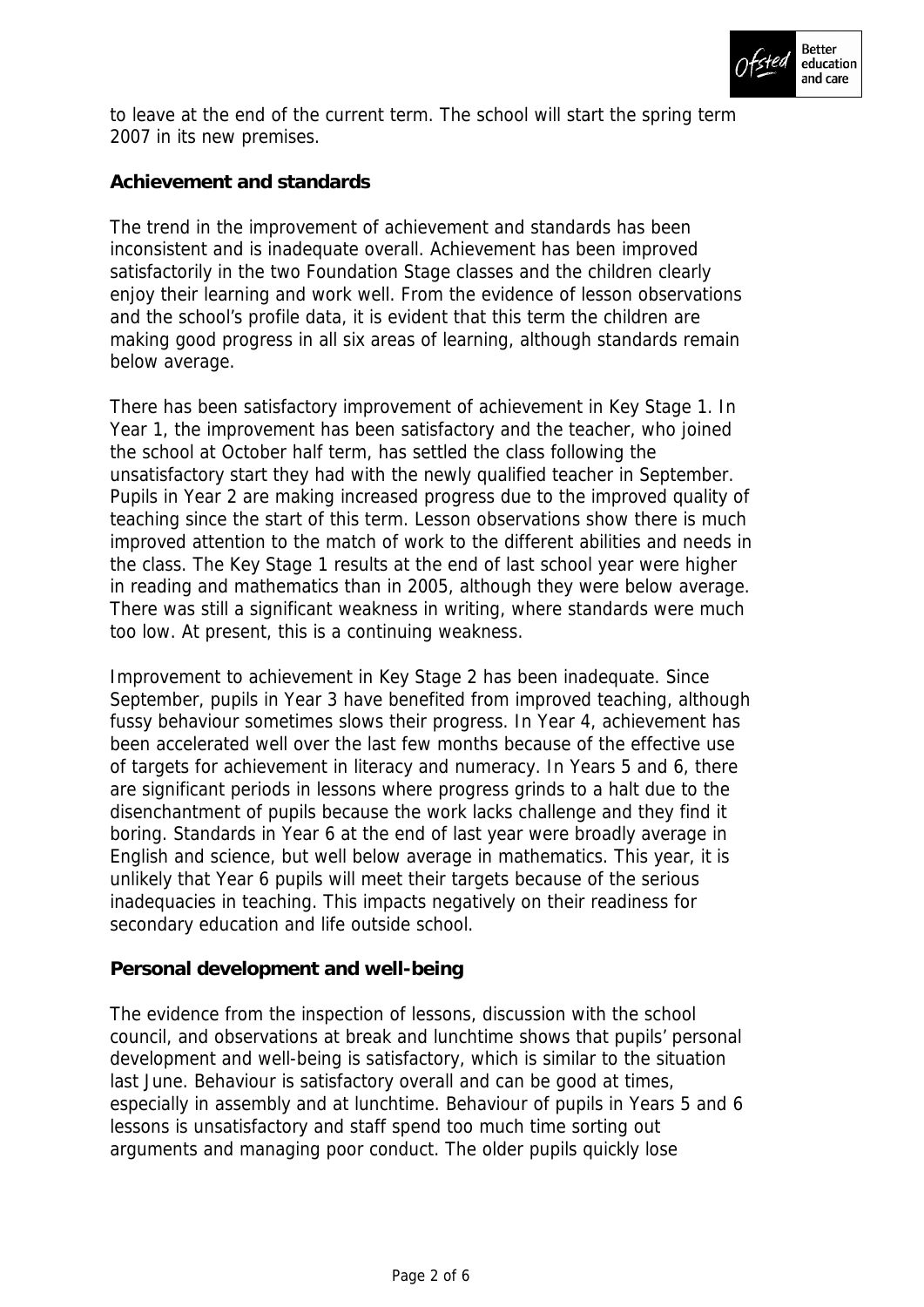

enthusiasm for work which slows progress considerably. Children in the Foundation Stage are keen learners who enjoy school. Pupils know the need to keep safe, taking sensible action to avoid accidents, even though the poor condition and cramped size of the buildings present several potential hazards.

### **Quality of provision**

The improvement of teaching quality has been inadequate overall. There has been some useful improvement to the quality of teaching in Years 1 and 3, although support is still required to ensure the improvement is sustained. Additionally, the need to reassign some teachers to other classes in January 2007 presents several problems. In Year 2 there is ample evidence to show that there has been good improvement in teaching in the last three months.. The arrangements made for Year 5, with the departure of their teacher at the end of term, are precarious due to the weaknesses observed in lessons taken by the incoming teacher. Year 6 are experiencing inadequate teaching at present, although there are planned changes to improve this.

The school has set a target of 75% good teaching. At present it is nowhere near this level. Of the lessons observed, just 40% were judged to be good. There are too many inadequate lessons, especially in Years 5 and 6. Inspectors' scrutiny of pupils' work this term showed the weaknesses clearly. The pace of learning, challenge in the work and match to pupils' ability levels are too inconsistent to be satisfactory. The monitoring and evaluation of teaching lack rigour and focus on pupils' achievement which means that the strengths observed at present in the Foundation Stage and Years 2 and 4 do not extend beyond these classrooms. There has been a lack of urgency in improving teaching and learning which has significantly affected pupils' achievement.

Assessment, target setting and tracking procedures are now in place for the whole school, which marks satisfactory progress from the situation last June. It is in the Foundation Stage where the impact has been the greatest, with good use now being made of the profile of achievement in matching work to the children's needs. In other parts of school the use of assessment and target tracking is inconsistent. There is some promising practice in Years 2 and 4 but elsewhere lesson planning still makes the match of work to pupils' abilities imprecise. The quality of guidance on academic matters is hampered by the weaknesses in assessment for learning. Pupils have too few opportunities to evaluate their own work and marking does not show them where improvement can be made.

The curriculum has been maintained at the satisfactory quality shown last June. Nonetheless, provision for pupils learning English as an additional language is of concern. In discussion, teachers admitted to a lack of training and insufficient qualified and experienced support staff to enable them to implement anything more than a basic level of provision for these pupils.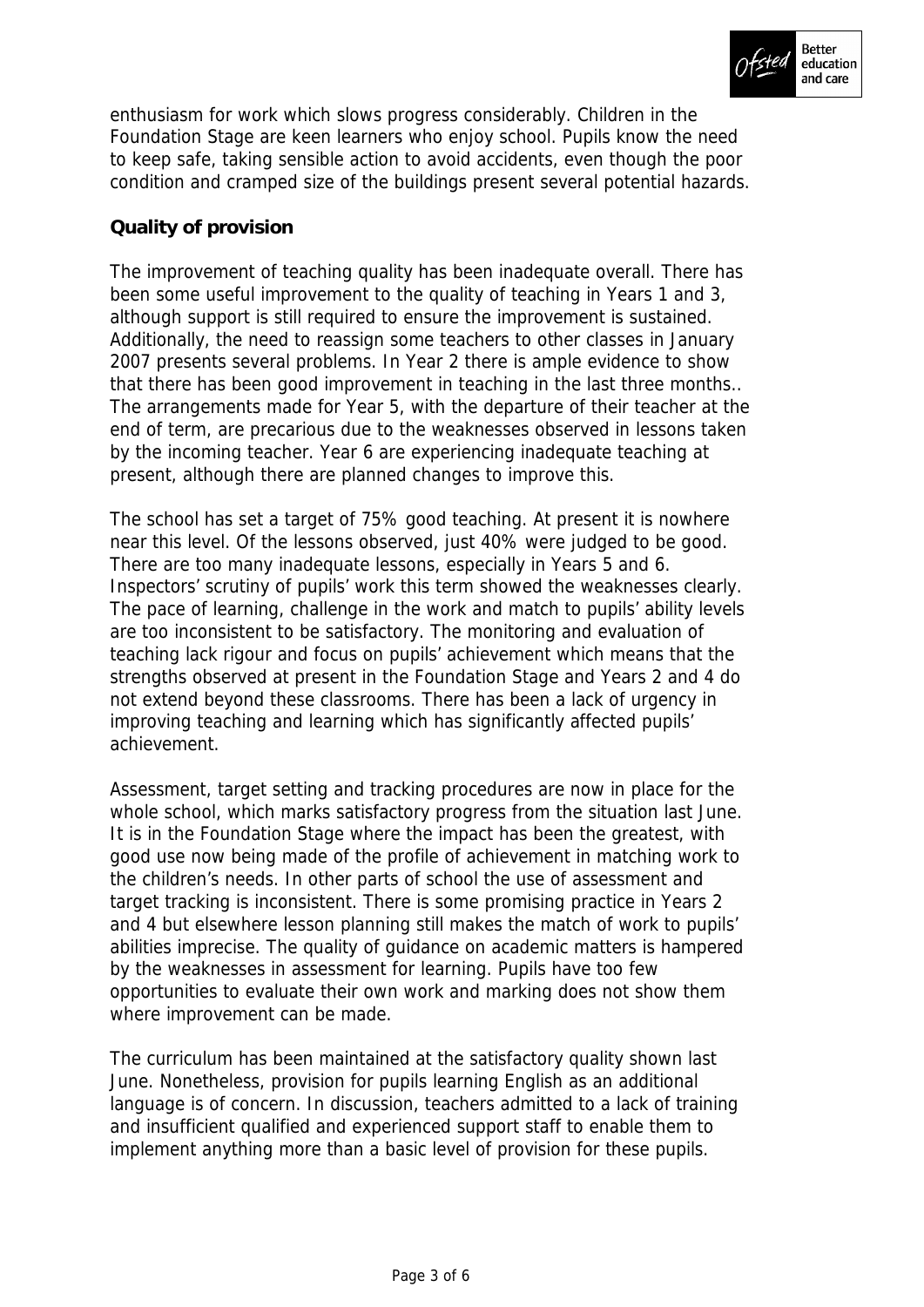

Progress on the areas for improvement identified by the inspection in June 2006:

- improve the accuracy and use of assessment information to ensure all pupils are suitably challenged and shown how to improve – inadequate
- develop efficient tracking and target setting procedures in order to rectify shortcomings in pupils' achievement more quickly – inadequate.

### **Leadership and management**

The chief shortcoming of leadership and management is the lack of concerted drive for improvement. The leadership team shows an understanding of the school's performance that matches its newness. However, the members have good expectations and, individually, work hard for improvement. The headteacher knows what needs improving but the sense of urgency in taking effective action is still missing. The headteacher does not provide leadership that is focused squarely on driving up standards and achievement. Too much trust is placed on what people say rather than on the effectiveness of what they do.

School improvement planning does not contain firm enough statement of, or focus on, the key priority of pupils' achievement. There is imprecise identification of individual responsibility and deadlines for completion. Over the last six months, many deadlines have come and gone with little or no advancement. Improvement to provision and achievement has not been consistent enough. This is due to the slow progress made in introducing a rigorous programme of monitoring and evaluation of teaching and learning. Where monitoring has taken place, it is often descriptive rather than evaluative. At present, school self-evaluation is not rooted in compelling evidence and is based more on hope than actuality. The move to the new school is seen as the answer to many of the weaknesses and in some respects has diluted work to bring improvement to essential systems and procedures for maximising achievement. The school has not demonstrated the necessary capacity to improve in the future.

There have been some helpful improvements, however. The leadership and management of the Foundation Stage is now much more securely based on data about children's achievement. Governors are alert to the need to ask questions about the school's performance and to enquire about trends in the data. Since September, senior leaders have ensured that the procedures to set and track targets have been introduced into all parts of the school.

Progress on the areas for improvement identified by the inspection in June 2006:

• strengthen leadership and management at all levels by having a more rigorous approach to the evaluation of teaching and its effectiveness in raising pupils' achievement – inadequate.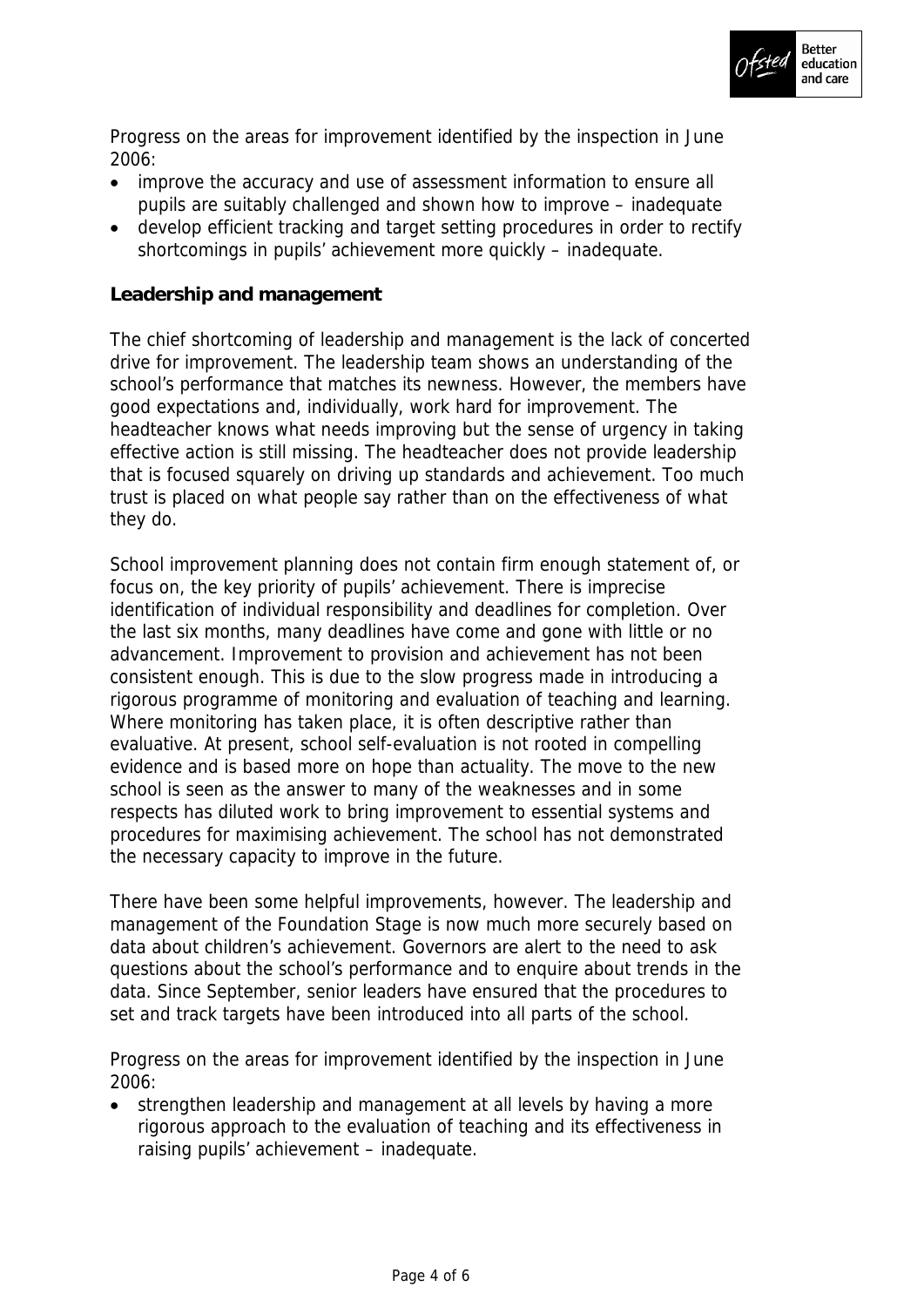

## **External support**

The local authority has provided significant support for the school during the past six months. The advisory headteacher has given intensive support. At the start this was focused on the plugging of gaps in school management systems and in overall provision. More recently, attention has turned to the introduction of long term solutions, although these have had to be planned in considerable detail to ensure the headteacher will implement them effectively. The guiding hand of the local authority has been very necessary and the impact of its work has been satisfactory. Local authority advisory staff recognise that their work will only become fully effective when the school takes full responsibility for its improvement.

The local authority's statement of action is satisfactory. It meets the requirements to

- assess the scope for the school to be federated or closed. This is not to be the case in this instance
- set an appropriate target date for removal of special measures, June 2008
- identify the detailed action by the local authority to support the school. This includes resources and is quantifiable, but not all milestones have timings against them.
- explain the extent of local authority services and partners to support the school
- indicate that the local authority has chosen not to appoint additional governors and that the SDA is to attend governors' meetings.

#### **Main Judgements**

The progress made since the school was made subject to special measures has been inadequate.

Newly qualified teachers may not be appointed.

**Priorities for further improvement**

- Ensure that there is resilient and focused leadership that brings rapid improvement to provision and pupils' achievement.
- Use rigorous monitoring and evaluation and target tracking procedures to make significant progress towards the school targets of 75% good teaching, especially in Years 1, 3, 5 and 6.
- Speed the pace of learning, increase the challenge for pupils and match work more precisely to their ability level.
- Plan determinedly for improvement of the quality of provision for pupils learning English as an additional language.